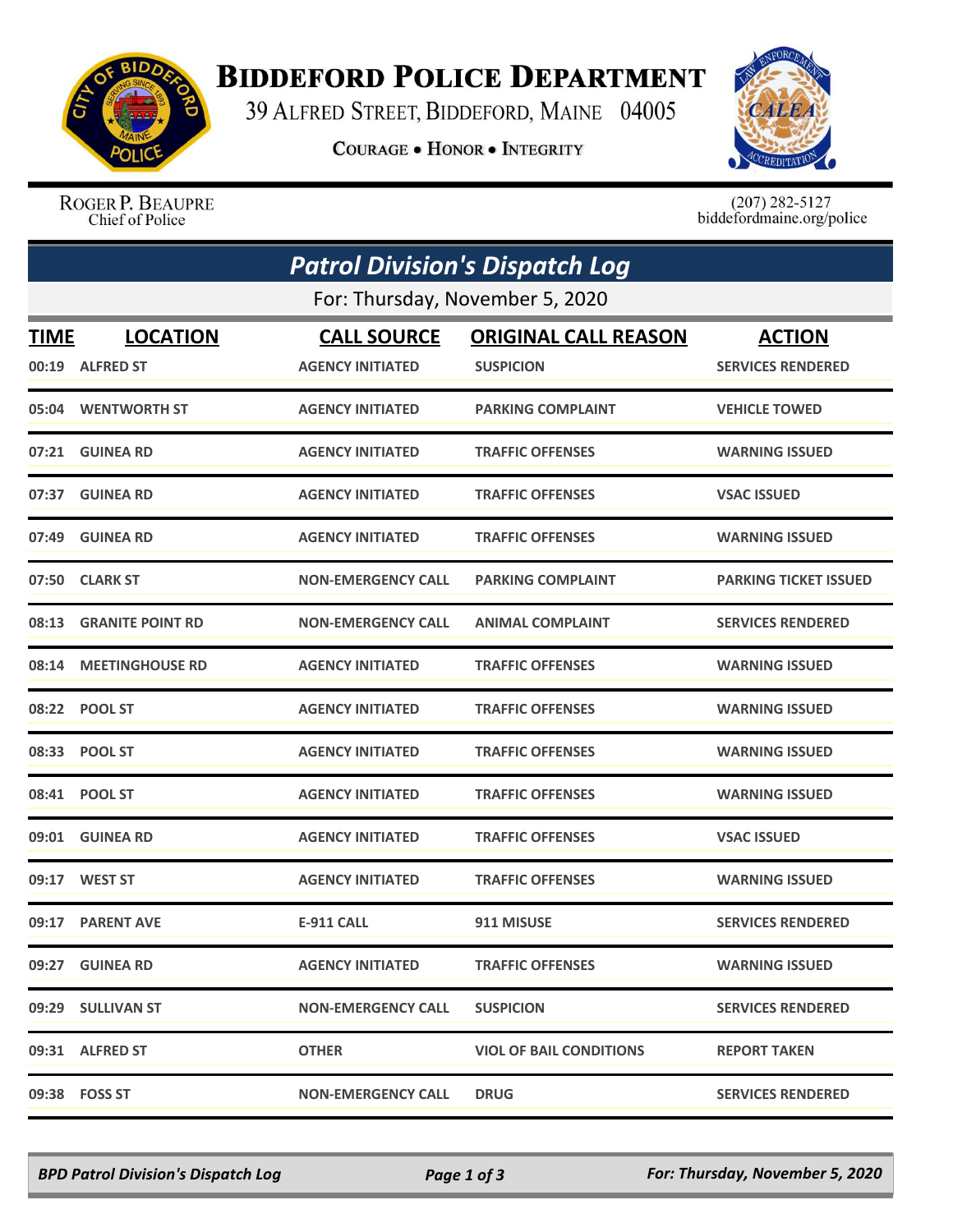| <b>TIME</b> | <b>LOCATION</b>                                      | <b>CALL SOURCE</b>        | <b>ORIGINAL CALL REASON</b> | <b>ACTION</b>             |
|-------------|------------------------------------------------------|---------------------------|-----------------------------|---------------------------|
|             | 09:46 WEST ST                                        | <b>AGENCY INITIATED</b>   | <b>TRAFFIC OFFENSES</b>     | <b>WARNING ISSUED</b>     |
|             | 10:01 POOL ST                                        | <b>AGENCY INITIATED</b>   | <b>TRAFFIC OFFENSES</b>     | <b>WARNING ISSUED</b>     |
|             | 10:13 POOL ST                                        | <b>AGENCY INITIATED</b>   | <b>TRAFFIC OFFENSES</b>     | <b>WARNING ISSUED</b>     |
|             | 10:36 POOL ST                                        | <b>AGENCY INITIATED</b>   | <b>TRAFFIC OFFENSES</b>     | <b>VSAC ISSUED</b>        |
|             | 11:37 HILL ST                                        | <b>AGENCY INITIATED</b>   | <b>TRAFFIC OFFENSES</b>     | <b>WARNING ISSUED</b>     |
|             | 11:45 HILL ST                                        | <b>AGENCY INITIATED</b>   | <b>TRAFFIC OFFENSES</b>     | <b>WARNING ISSUED</b>     |
| 11:47       | <b>BRADBURY ST</b>                                   | <b>NON-EMERGENCY CALL</b> | <b>PARKING COMPLAINT</b>    | <b>SERVICES RENDERED</b>  |
|             | 11:48 OLD HOLLIS RD                                  | <b>NON-EMERGENCY CALL</b> | <b>SUSPICION</b>            | <b>SERVICES RENDERED</b>  |
|             | 11:51 BRIARWOOD DR                                   | <b>E-911 CALL</b>         | <b>CIVIL COMPLAINT</b>      | <b>NEGATIVE CONTACT</b>   |
|             | 12:00 HILL ST                                        | <b>AGENCY INITIATED</b>   | <b>TRAFFIC OFFENSES</b>     | <b>WARNING ISSUED</b>     |
|             | 12:07 MAY ST                                         | <b>NON-EMERGENCY CALL</b> | <b>PARKING COMPLAINT</b>    | <b>SERVICES RENDERED</b>  |
|             | 12:18 MAPLE ST                                       | <b>E-911 CALL</b>         | 911 MISUSE                  | <b>DISPATCH HANDLED</b>   |
|             | 12:19 BRIARWOOD DR                                   | <b>E-911 CALL</b>         | <b>CIVIL COMPLAINT</b>      | <b>CIVIL COMPLAINT</b>    |
|             | 12:42 ELM ST                                         | <b>E-911 CALL</b>         | 911 MISUSE                  | <b>DISPATCH HANDLED</b>   |
|             | 13:01 BRADBURY ST                                    | <b>NON-EMERGENCY CALL</b> | <b>SUSPICION</b>            | <b>REPORT TAKEN</b>       |
|             | 14:14 HEALTHCARE DR                                  | <b>NON-EMERGENCY CALL</b> | <b>ANIMAL COMPLAINT</b>     | <b>NO VIOLATION</b>       |
|             | 14:24 ALFRED ST                                      | <b>NON-EMERGENCY CALL</b> | <b>MENTAL ILLNESS CASES</b> | <b>DISPATCH HANDLED</b>   |
|             | 14:58 ALFRED ST                                      | <b>NON-EMERGENCY CALL</b> | <b>SUSPICION</b>            | <b>SERVICES RENDERED</b>  |
|             | 15:01 CLARENDON ST                                   | <b>NON-EMERGENCY CALL</b> | <b>SUSPICION</b>            | <b>NO ACTION REQUIRED</b> |
|             | 15:12 GRANITE ST                                     | <b>NON-EMERGENCY CALL</b> | <b>FRAUD / SCAM</b>         | <b>SERVICES RENDERED</b>  |
|             | <b>15:27 BRADBURY ST</b>                             | <b>NON-EMERGENCY CALL</b> | <b>DRUG</b>                 | <b>SERVICES RENDERED</b>  |
|             | <b>16:04 CLARENDON ST</b>                            | <b>NON-EMERGENCY CALL</b> | <b>SUSPICION</b>            | <b>SERVICES RENDERED</b>  |
|             | 16:14 WILLETT ST                                     | <b>NON-EMERGENCY CALL</b> | <b>SUSPICION</b>            | <b>NO ACTION REQUIRED</b> |
|             | 16:16 MAIN ST                                        | <b>WALK-IN AT STATION</b> | <b>FRAUD / SCAM</b>         | <b>SERVICES RENDERED</b>  |
|             | 16:37 ALFRED ST + BIDDEFORD GATEW NON-EMERGENCY CALL |                           | <b>DISABLED VEHICLE</b>     | <b>SERVICES RENDERED</b>  |

*BPD Patrol Division's Dispatch Log Page 2 of 3 For: Thursday, November 5, 2020*